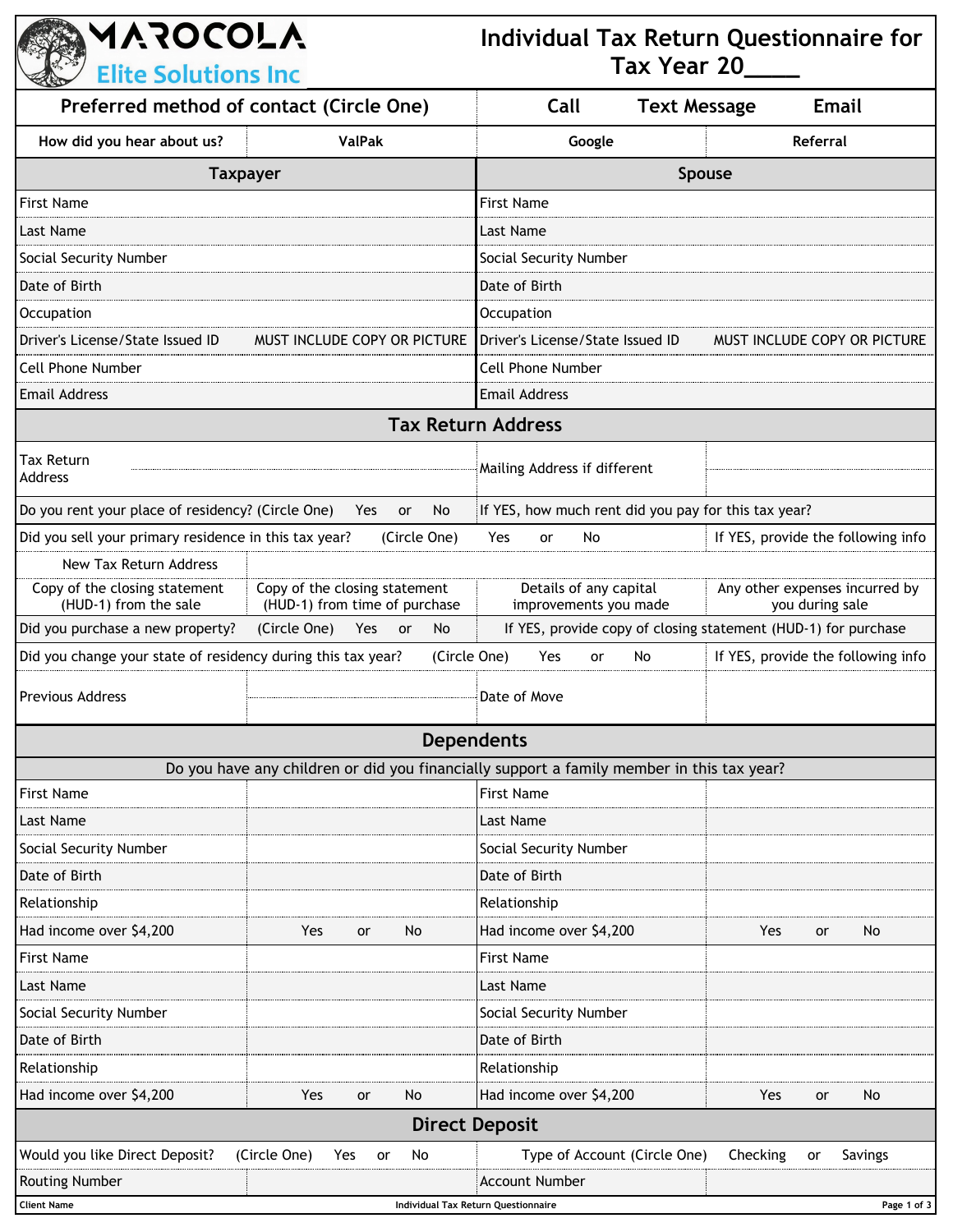

## **Income, Deductions & Credits**

Fill out the amount that applies for each category MUST enclose a copy of each tax form that pertains

| <b>COLOR</b><br>$5.8001$ can comment<br>Income Items |                                                                                                                      |                                                             |                            |  |  |
|------------------------------------------------------|----------------------------------------------------------------------------------------------------------------------|-------------------------------------------------------------|----------------------------|--|--|
| <b>Tax Form</b>                                      | Description                                                                                                          | Number of Forms for Taxpayer                                | Number of Forms for Spouse |  |  |
| W-2's                                                | Salaries, Wages, Tips and Other Compensation                                                                         |                                                             |                            |  |  |
| 1099-G                                               | <b>Unemployment Compensation</b>                                                                                     |                                                             |                            |  |  |
| 1099-R                                               | Pensions, Annuities or IRA Distributions                                                                             |                                                             |                            |  |  |
|                                                      | If you withdrew money from an IRA, what did you use the money for?                                                   |                                                             |                            |  |  |
| 1099-INT                                             | Interest Income                                                                                                      |                                                             |                            |  |  |
| <b>NA</b>                                            | Foreign Accounts                                                                                                     | Complete the enclosed "Foreign Accounts Worksheet"          |                            |  |  |
| 1099-DIV                                             | Dividend Income                                                                                                      |                                                             |                            |  |  |
| 1009-B                                               | Stocks, Mutual Funds, & Other Investments                                                                            |                                                             |                            |  |  |
|                                                      | Stock Options - Granted or Exercised - Submit detail of the options                                                  |                                                             |                            |  |  |
| NA                                                   | Virtual Currency - Submit detail of the transactions                                                                 |                                                             |                            |  |  |
| SSA-1099                                             | Social Security Income                                                                                               |                                                             |                            |  |  |
| 1099-MISC                                            | Self Employed Income                                                                                                 | Complete the enclosed "Self Employed Worksheet"             |                            |  |  |
| $K-1s$                                               | Partnerships, LLCs, S-Corporations, Estates & Trusts                                                                 |                                                             |                            |  |  |
| 1099-MISC                                            | Rental Income & Royalties                                                                                            | Complete the enclosed "Rental Income & Royalties Worksheet" |                            |  |  |
|                                                      | 529 Plan or Education Savings Account                                                                                |                                                             |                            |  |  |
| 1099-Q                                               | If you received either education distributions, was the money used for College?                                      | Circle One                                                  | Yes<br>No<br>or            |  |  |
| 1099-SA                                              | Health Savings Account Withdrawals                                                                                   |                                                             |                            |  |  |
|                                                      | Alimony Received                                                                                                     |                                                             |                            |  |  |
| NA                                                   | If you received alimony, please provide Payer's Name and Social Security Number with total amount received           |                                                             |                            |  |  |
|                                                      | <b>Cancellation of Debt</b>                                                                                          |                                                             |                            |  |  |
| 1099-A / 1099-C                                      | If you had Cancellation of Debt, were you insolvent at the time of cancellation                                      |                                                             |                            |  |  |
| W-2G / 1099-G                                        | Gambling & Lottery Winnings                                                                                          |                                                             |                            |  |  |
|                                                      | If you had Gambling & Lottery Winnings, please include Losses                                                        |                                                             |                            |  |  |
| <b>Deductions &amp; Credits</b>                      |                                                                                                                      |                                                             |                            |  |  |
| <b>Tax Form</b>                                      | Description                                                                                                          | Amount for Taxpayer                                         | Amount for Spouse          |  |  |
| NA                                                   | <b>Alimony Paid</b>                                                                                                  |                                                             |                            |  |  |
|                                                      | If you paid alimony, please provide Recipient's Name and Social Security Number with total amount paid               |                                                             |                            |  |  |
| <b>NA</b>                                            | ROTH - IRA Contributions                                                                                             |                                                             |                            |  |  |
| <b>NA</b>                                            | <b>TRADITIONAL - IRA Contributions</b>                                                                               |                                                             |                            |  |  |
| 1098-E                                               | Student Loan Interest Paid                                                                                           |                                                             |                            |  |  |
| <b>NA</b>                                            | Sales Tax on the purchase of Vehicle, Boat or Plane                                                                  |                                                             |                            |  |  |
| 1098                                                 | Mortgage Interest Statement                                                                                          |                                                             |                            |  |  |
| NA                                                   | Real Estate Taxes NOT included on 1098                                                                               |                                                             |                            |  |  |
| NA                                                   | Solar Tax Credit                                                                                                     |                                                             |                            |  |  |
|                                                      | If you installed or paid for solar panels, please provide installation date and amount of expenses for this tax year |                                                             |                            |  |  |
| <b>NA</b>                                            | Cash / Check / Credit Card Donations                                                                                 | Complete the enclosed "Donations Worksheet"                 |                            |  |  |
| <b>NA</b>                                            | Clothing & Other NON CASH Donations                                                                                  | Complete the enclosed "Donations Worksheet"                 |                            |  |  |
| <b>NA</b>                                            | Charitable Miles Incurred                                                                                            | Complete the enclosed "Donations Worksheet"                 |                            |  |  |
| <b>Client Name</b>                                   | Page 2 of 3<br>Individual Tax Return Questionnaire                                                                   |                                                             |                            |  |  |